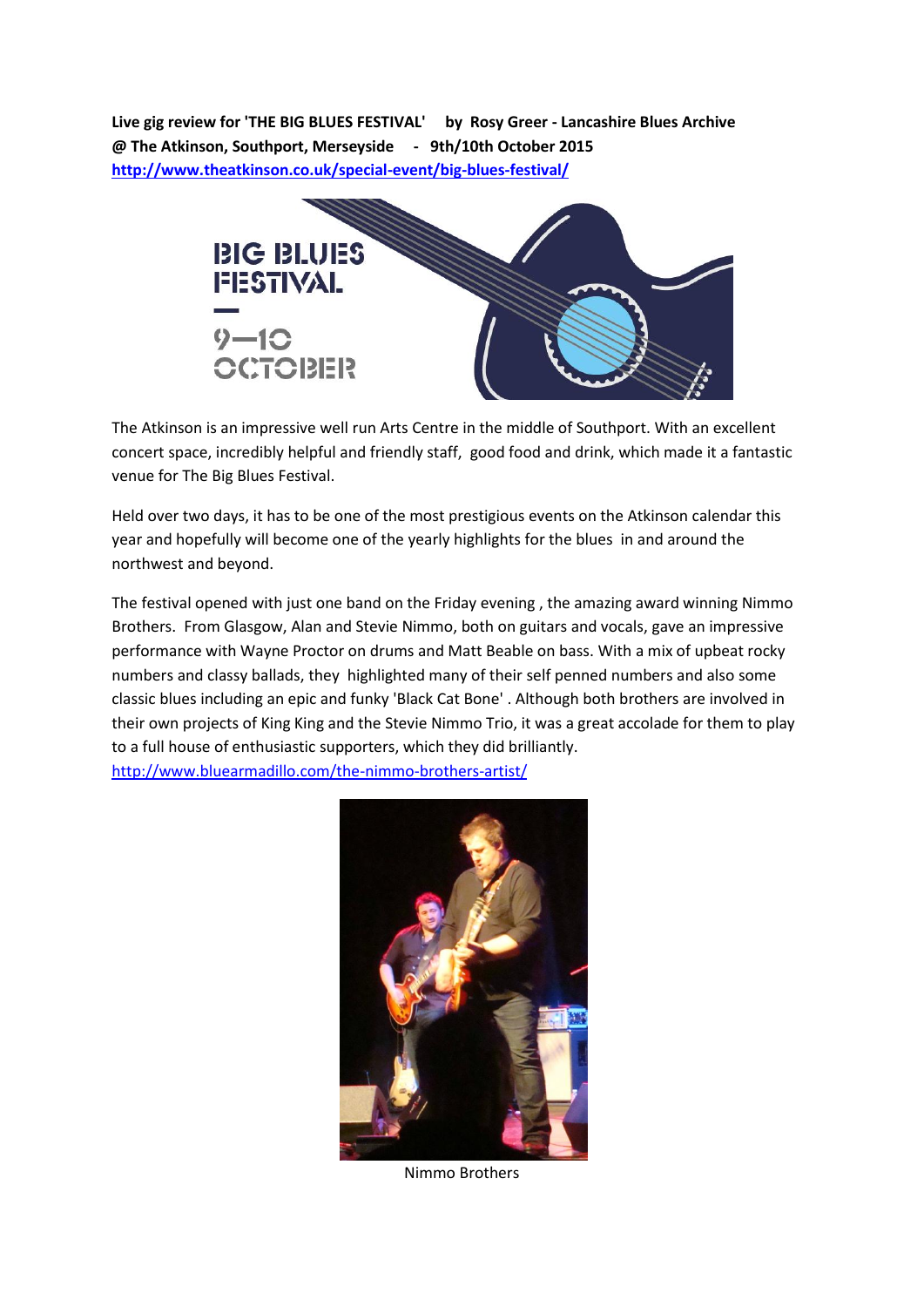Saturday afternoon brought us the Prestonian band Tipitina. Playing today as a five piece with Debbie Jones on excellent vocals and guitar, Justine Randall with super fingers on keys, Andy Jones on guitar, Olly Collins on bass and Brian Hargreaves on drums. They have a great New Orleans sound and Debbie has a fantastic voice. Playing a mix of jazz to Gospel, blues to soul they gave a fantastic performance including 'You Are A Blessing' , from their album , with a gospel feel and a great take of the Amy Winehouse classic 'You Know I'm No Good'. A lively finale with 'Going To Last' with playtime for the band members, giving a great end to a super set from this incredibly professional band. <https://www.facebook.com/Tipitinauk>



Tipitina

David Migden and The Twisted Roots were next to grace the stage, with their own, very individual sound. Kicking off the set with the interesting 'Second Hand Tattoo', David Migden fronts the band with his amazing deep velvet voice. Multi instrumentalist Graham Mann pulled all sorts out of the bag on keys, with Joe Gibson on guitar, Phil Scragg on bass and James Sedge on drums. A great rendition of 'Rougarou' followed, from the current album Animal & Man. With David blasting on trumpet and Graham on trombone, a hint of jazz was brought into the frame. More tracks from the current album and the highly acclaimed 'Killing It' album with 'Wild World', giving dream harmonies, slide guitar and a showcase for Graham on keys. 'Heaven' slowing the pace and 'Top Of The Mountain' with a pounding beat. A fantastic track next with 'Reverend Jack Crow', an off the wall tongue in cheek ditty not unlike a Zappa number and to finish off the set the name sake of their second album 'Killing It'. They are a unique band with a sound that is totally their own, so well worth a catch if you can. <http://www.davidmigdenandthedirtywords.com/>



David Migden & The Twisted Roots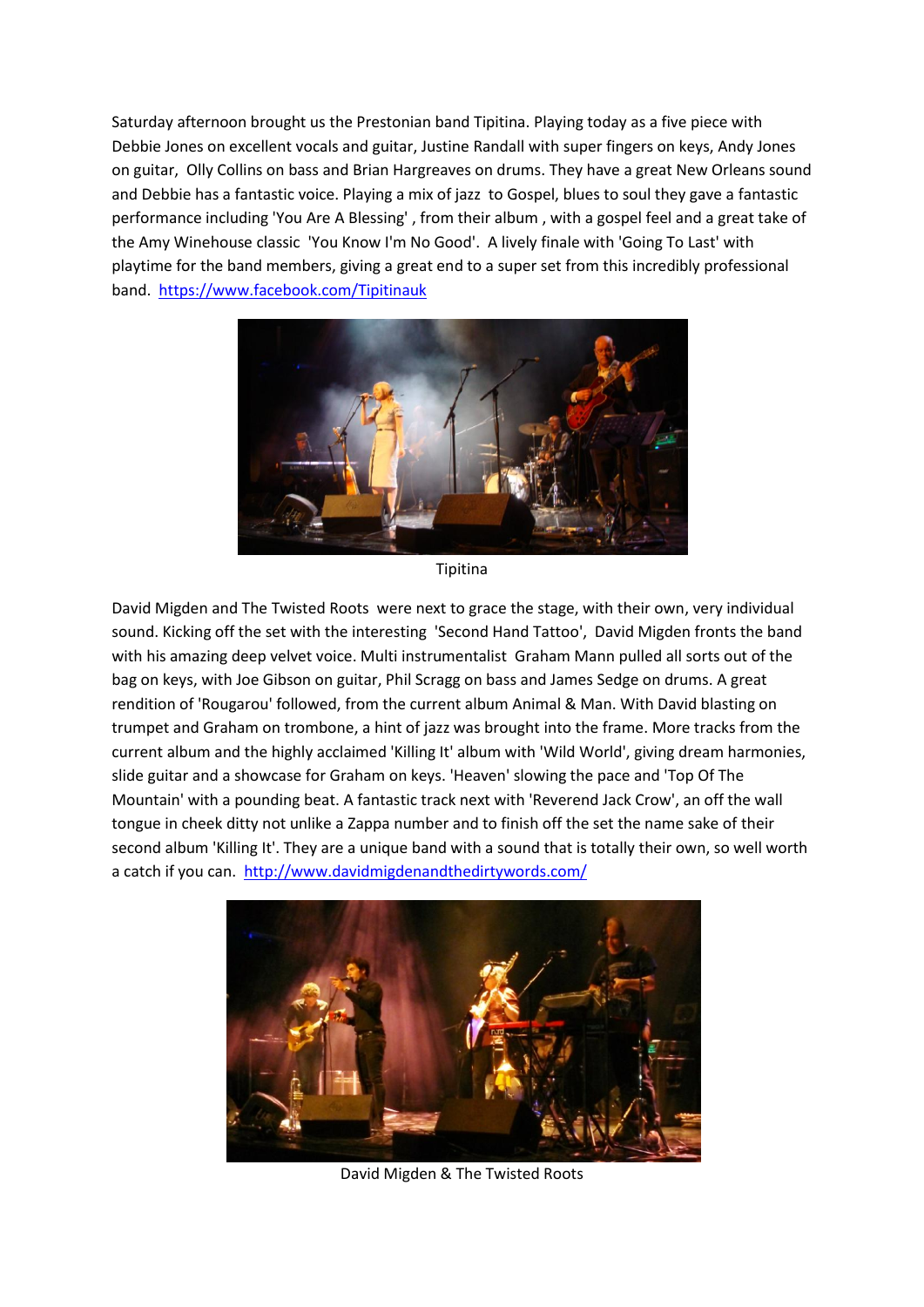Next, from Preston and a firm favourite in the northwest and beyond, The Stumble. They are a superb Chicago style blues band fronted by the charismatic Paul Melville on excellent vocals, Colin Black on exceptional lead and slide guitar, Simon Anthony on super sax, Antony Scapens on guitar, Cameron Sweetnam on bass and the powerhouse of Boyd Tonner on drums. They played several of their classic tracks from previous and current albums including 'Shopping', BB King's 'All Over Again' and 'Upset Me Baby', 'Crazy' and 'Heat Of The Night which will be on their new album. Their final number 'Bus Stop', a firm favourite with the audience, completed this worthy set and put the Stumble in a class of their own. Just brilliant!<http://www.thestumble.com/>



The Stumble

For the evening session the magic Marcus Malone and band brought to the table their own mix of sounds combining blues, rock and funky soul. Originally from Detroit, Marcus fronts his band on vocals and guitar with Sean Nolan on guitar, Jamie Lawrence on bass and Mike Horn on drums. With a wonderful acoustic opener Marcus captivated the audience from the off. This led into some rocky numbers and a slow rocky 12 bar with some excellent guitar work from Sean. 'Detroit City Blues', from the new album, showcased both guitars as leads. Funking it up with 'Super Natural Thing' bringing the set to a close with 'You Gotta Slow Down' and the final number 'Christine', with some more superb guitar work from two masters. <http://www.marcusmalone.com/>



Marcus Malone